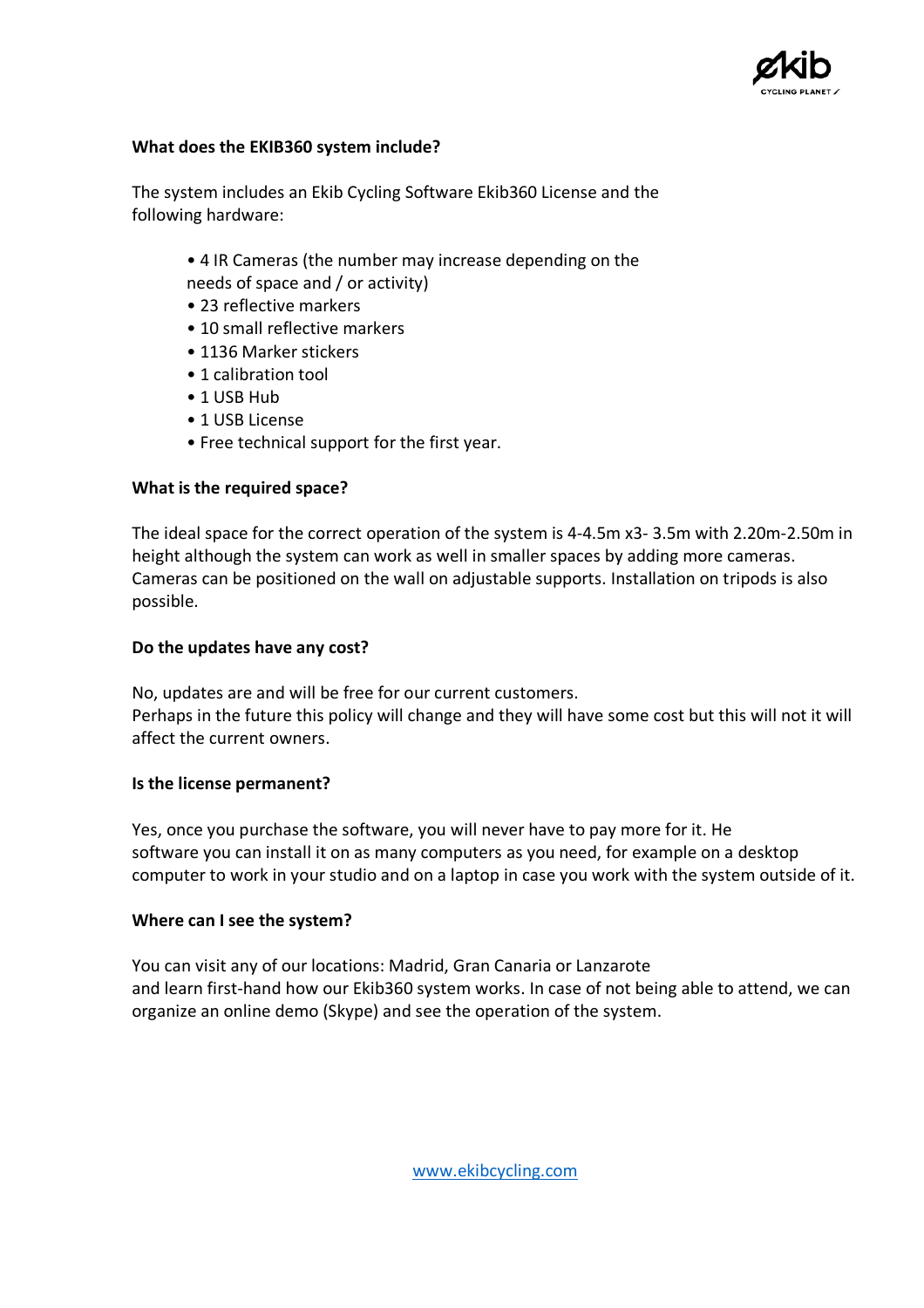

### **How can you purchase the system?**

1. Request a quote from the form on our website or writing an email to info@ekibcycling.com

- 2. You will receive the proforma invoice with the payment information.
- 3. Once the payment is received, we will send you the system.

#### **Where do you ship?**

To almost all countries. We work with urgent courier MRW and Correos Spain. The cost of shipping will vary depending on the current rates and the destination.

#### **What is the estimated delivery time?**

2-3 weeks for most products after payment is confirmed

#### **Is it possible to collect it at our headquarters?**

It is possible to pick up your system directly at our offices: Madrid, Gran Canaria and Lanzarote. Corresponding taxes will apply.

#### **Warranty**

All items delivered by EKIB CYCLING have a warranty period (one or two years, depending on the product) clearly indicated on your offer. The warranty will cover all manufacturing faults.

#### **Support**

By purchasing your Ekib360 system you will get free remote support during the first year. The support will be done by phone and / or mail electronic. We may also need to remotely access your computer to provide support via TeamViewer.

#### **Installation and technical training.**

The purchase includes remote assistance for the installation and technical management of the system although we recommend hiring the installation service. To get the higher performance to the system you can request training on site, we have to 3D Technology Expert Training is available in the Training section.

## **What are the minimum specifications for PC?**

· CPU: Intel Core i7 / i5. It is strongly recommended to have a processor of 4 cores (required for systems with 8 or more cameras). RAM: 8 GB. · HD: 4 GB for installation, depending on the product. You will need more space for the catch database, especially if you plan to add video in real time.